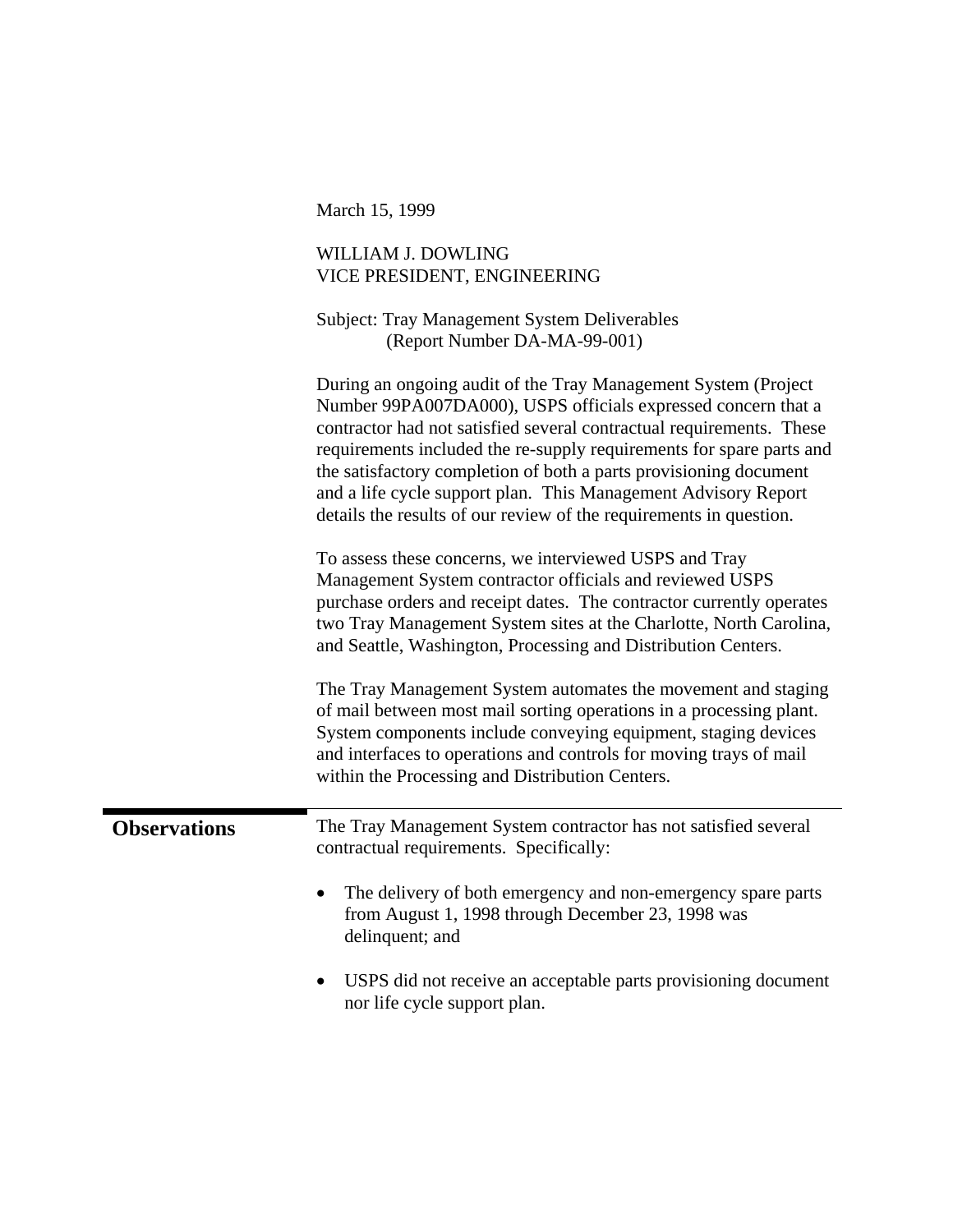| <b>Spare Parts</b> | USPS data disclosed that the contractor did not meet the re-supply<br>requirements for emergency and non-emergency spare parts from<br>August 1, 1998 through December 23, 1998. The Charlotte and<br>Seattle statements of work require the contractor to fill emergency<br>part orders within 24 hours. <sup>1</sup> These statements of work do not<br>address the time requirements for non-emergency part orders.<br>However, based on the Phase III statement of work and discussions<br>with USPS and contractor officials, we believe a reasonable re-<br>supply time on non-emergency parts is three days. <sup>2</sup> |
|--------------------|----------------------------------------------------------------------------------------------------------------------------------------------------------------------------------------------------------------------------------------------------------------------------------------------------------------------------------------------------------------------------------------------------------------------------------------------------------------------------------------------------------------------------------------------------------------------------------------------------------------------------------|
|                    | During the period August 1, 1998 through December 23, 1998, the<br>Charlotte Processing and Distribution Center placed 122 emergency<br>and 314 non-emergency line item part orders. During the same<br>period, the Seattle Processing and Distribution Center placed 72<br>emergency and 799 non-emergency line item part orders. According<br>to USPS records:                                                                                                                                                                                                                                                                 |
|                    | Over 70 percent of the Charlotte emergency part orders were<br>delinquent. Over 65 percent of these orders were delinquent by<br>more than 4 days.                                                                                                                                                                                                                                                                                                                                                                                                                                                                               |
|                    | Over 50 percent of the Charlotte non-emergency part orders were<br>$\bullet$<br>delinquent. Over 50 percent of these orders were delinquent by<br>10 days or more.                                                                                                                                                                                                                                                                                                                                                                                                                                                               |
|                    | Over 80 percent of the Seattle emergency part orders were<br>delinquent. Over 60 percent of these orders were delinquent by<br>more than 4 days.                                                                                                                                                                                                                                                                                                                                                                                                                                                                                 |
|                    | Over 65 percent of the Seattle non-emergency part orders were<br>$\bullet$<br>delinquent. Over 40 percent of these orders were delinquent by<br>10 days or more.                                                                                                                                                                                                                                                                                                                                                                                                                                                                 |
|                    | In addition, 15 Charlotte part orders and seven Seattle part orders<br>placed prior to November 1, 1998 remained unfilled as of December<br>23, 1998.                                                                                                                                                                                                                                                                                                                                                                                                                                                                            |
|                    | The contractor believed the delay in supplying spare parts was due to                                                                                                                                                                                                                                                                                                                                                                                                                                                                                                                                                            |

a combination of issues, including: (1) the two Processing and Distribution Centers ordering a greater volume of parts than was

<span id="page-1-0"></span> $\frac{1}{1}$ <sup>1</sup> The Charlotte, North Carolina, Processing and Distribution Center Tray Management System is one of three prototype systems funded under the Phase II Decision Analysis Report. The Seattle, Washington, Processing and Distribution Center Tray Management System is covered under its own Statement of Work. 2

<span id="page-1-1"></span><sup>&</sup>lt;sup>2</sup> Phase III of the project is to construct Tray Management Systems in an additional 23 Processing and Distribution Centers.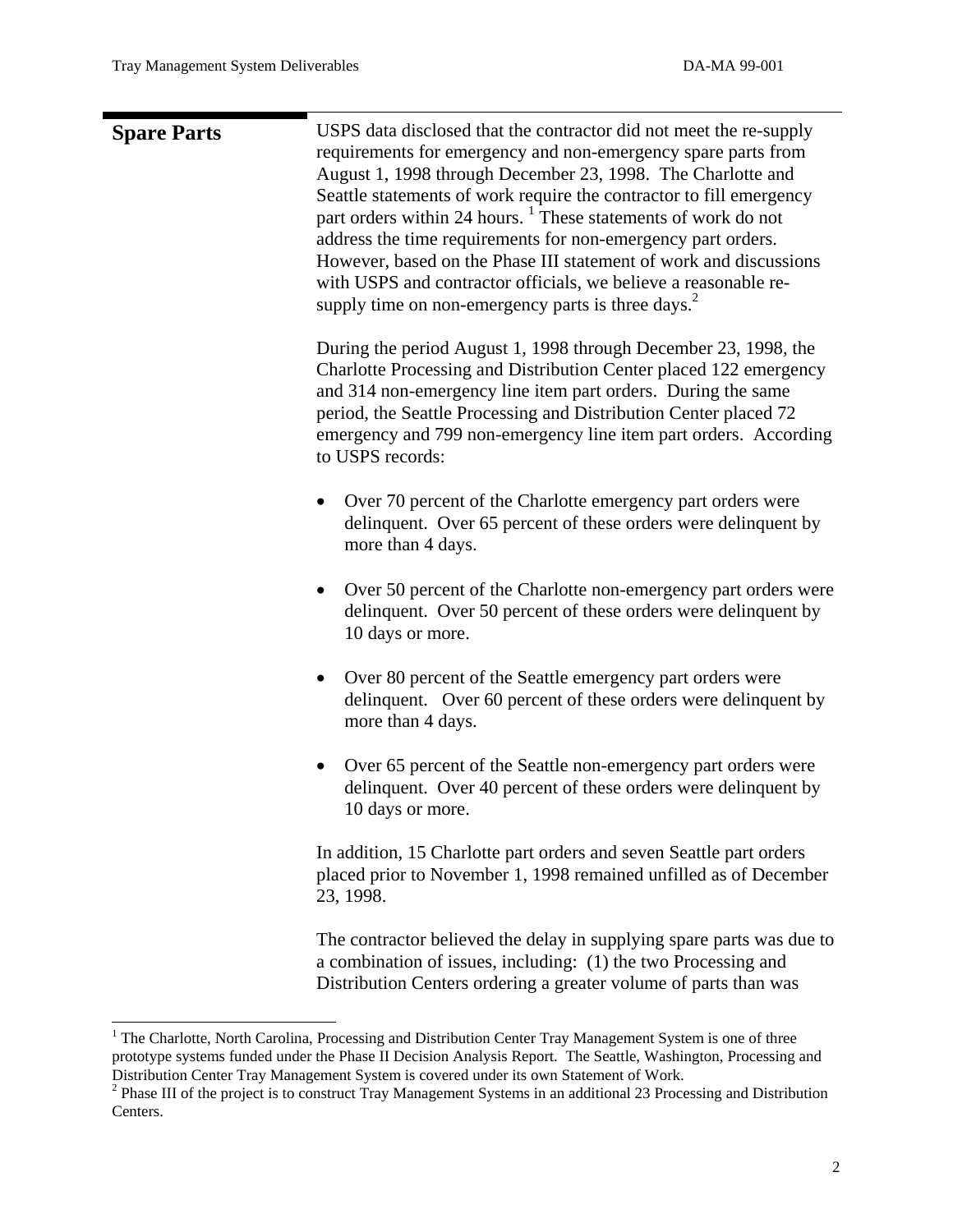|                           | originally planned, and (2) requiring parts the contractor did not<br>believe would ever require replacement. The contractor contended<br>that some part failure was due to inadequate preventive maintenance<br>by USPS.<br>USPS officials stated that delinquent spare parts delivery had not<br>resulted in significant system downtime. USPS management also<br>stated delays in receiving replacement parts had disrupted its<br>operations. For example, officials indicated that one USPS site<br>"cannibalized" underutilized storage towers as a source for parts<br>when contractor orders were delayed. Although officials were<br>unable to quantify the hours involved in this process, we believe this<br>process was an unnecessary increase in Tray Management System<br>maintenance. Also, in some cases the sites had to order spare parts<br>from local vendors. |
|---------------------------|-------------------------------------------------------------------------------------------------------------------------------------------------------------------------------------------------------------------------------------------------------------------------------------------------------------------------------------------------------------------------------------------------------------------------------------------------------------------------------------------------------------------------------------------------------------------------------------------------------------------------------------------------------------------------------------------------------------------------------------------------------------------------------------------------------------------------------------------------------------------------------------|
|                           | Both USPS and contractor officials are aware of the replacement<br>parts situation, but no agreement has been reached on how to resolve<br>the problem.                                                                                                                                                                                                                                                                                                                                                                                                                                                                                                                                                                                                                                                                                                                             |
| <b>Other Deliverables</b> | The statements of work also required the contractor to provide a<br>parts provisioning document and a life cycle support plan. These<br>documents were due at the acceptance of each Tray Management<br>System. <sup>3</sup> To date, neither document has been delivered.                                                                                                                                                                                                                                                                                                                                                                                                                                                                                                                                                                                                          |
|                           | The parts provisioning document is a report of items in mail<br>processing equipment down to subassemblies and individual parts.<br>Parts are identified in the parts provisioning document through the<br>use of the original equipment manufacturer number. This allows<br>USPS to procure parts by manufacturer and specific part number.<br>We found that due to a lack of standardized documentation, at times<br>the Charlotte and Seattle centers had to fax photocopies or detailed<br>descriptions of the needed part to the contractor.                                                                                                                                                                                                                                                                                                                                   |
|                           | Without the parts provisioning document, the contractor and USPS<br>have not been able to hold a parts provisioning conference. This<br>conference is used to develop the range and depth of spare parts for<br>the Tray Management System sites.                                                                                                                                                                                                                                                                                                                                                                                                                                                                                                                                                                                                                                   |
|                           | At the January 1999 technical review meeting, the contractor<br>indicated they would provide a parts provisioning document and a<br>life cycle support plan to the USPS by the end of February 1999.<br>USPS officials stated the completion of these deliverables was                                                                                                                                                                                                                                                                                                                                                                                                                                                                                                                                                                                                              |

<span id="page-2-0"></span> <sup>3</sup> <sup>3</sup> The Charlotte Tray Management System was accepted in July, 1998. The Seattle Tray Management System was accepted in April, 1998.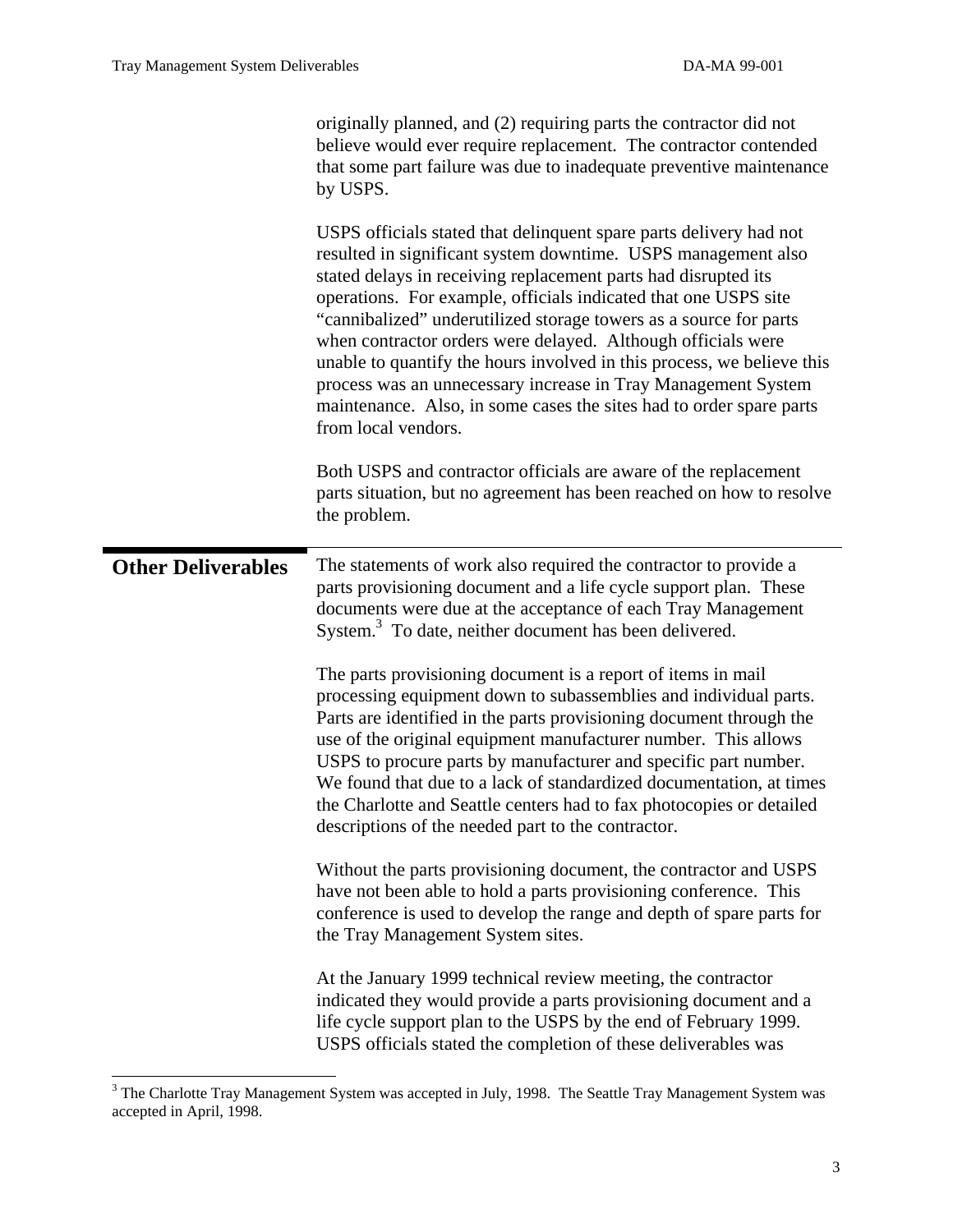|                                      | critical to ensure that sites will not be left without spare parts<br>support.                                                                                                                                                                                                                                                                                                      |
|--------------------------------------|-------------------------------------------------------------------------------------------------------------------------------------------------------------------------------------------------------------------------------------------------------------------------------------------------------------------------------------------------------------------------------------|
|                                      | The contractor has been awarded four additional Tray Management<br>System sites. We are concerned that additional sites have been<br>awarded when there are unresolved problems with the current<br>operating sites. We are also concerned that as the additional Tray<br>Management System sites become operational, the demand for parts<br>and other deliverables will increase. |
| <b>Suggestions</b>                   | The Vice President, Engineering, should:                                                                                                                                                                                                                                                                                                                                            |
|                                      | 1) Direct Tray Management System Program personnel, working<br>with the contractor, to review the circumstances surrounding the<br>part failures and delays in re-supply and take necessary<br>corrective action.                                                                                                                                                                   |
|                                      | Instruct USPS contracting officials to enforce the satisfactory re-<br>2)<br>supply of spare parts and the completion of a parts provisioning<br>document and a life cycle support plan.                                                                                                                                                                                            |
| <b>Management</b><br><b>Comments</b> | The full text of management comments is in Appendix A.<br>Management agreed the contractor's performance was not up to the<br>standards set forth in the statements of work. The contractor also<br>admitted to this deficiency, and has pledged to come into<br>compliance.                                                                                                        |
|                                      | Management is proposing the following actions to address the<br>delinquency of deliverables:                                                                                                                                                                                                                                                                                        |
|                                      |                                                                                                                                                                                                                                                                                                                                                                                     |
|                                      | Require the contractor to report parts replenishment performance<br>at all future technical review meetings.                                                                                                                                                                                                                                                                        |
|                                      | Move the spare parts replenishment function in-house, under the<br>responsibility of the Topeka Material Distribution Center.                                                                                                                                                                                                                                                       |
|                                      | Require the contractor to update the USPS monthly on the<br>completion of the parts provisioning document and the life cycle<br>support plan.                                                                                                                                                                                                                                       |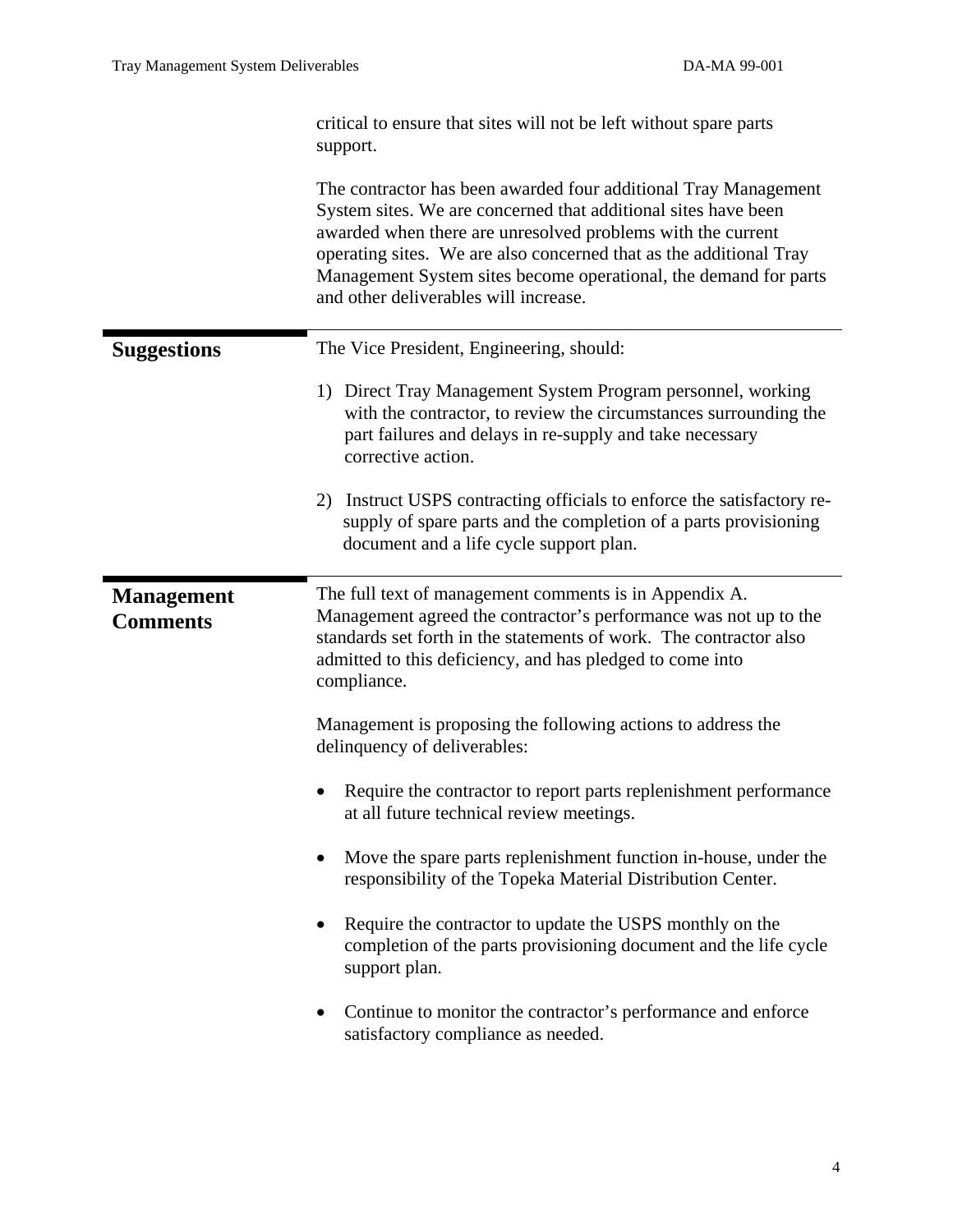т

| <b>Evaluation of</b><br><b>Management</b><br><b>Comments</b> | We believe management's comments are responsive to the issues<br>raised in the report. The proposed corrective actions should correct<br>the delinquency of the Phase II deliverables. We wish to emphasize<br>that we believe continued monitoring of contractor performance is<br>imperative to ensure that all current and future deliverables are<br>timely. |
|--------------------------------------------------------------|------------------------------------------------------------------------------------------------------------------------------------------------------------------------------------------------------------------------------------------------------------------------------------------------------------------------------------------------------------------|
|                                                              | We appreciate the cooperation and courtesies provided by your staff.<br>If you have any questions please contact Tracy A. LaPoint, Director,<br>Developmental at (703) 248-2167 or myself at (703) 248-2300.                                                                                                                                                     |
|                                                              | $\frac{1}{Sigened}$<br><b>Colleen McAntee</b><br><b>Assistant Inspector General</b><br>for Performance<br>cc: Alan Kiel<br>John Gunnels                                                                                                                                                                                                                          |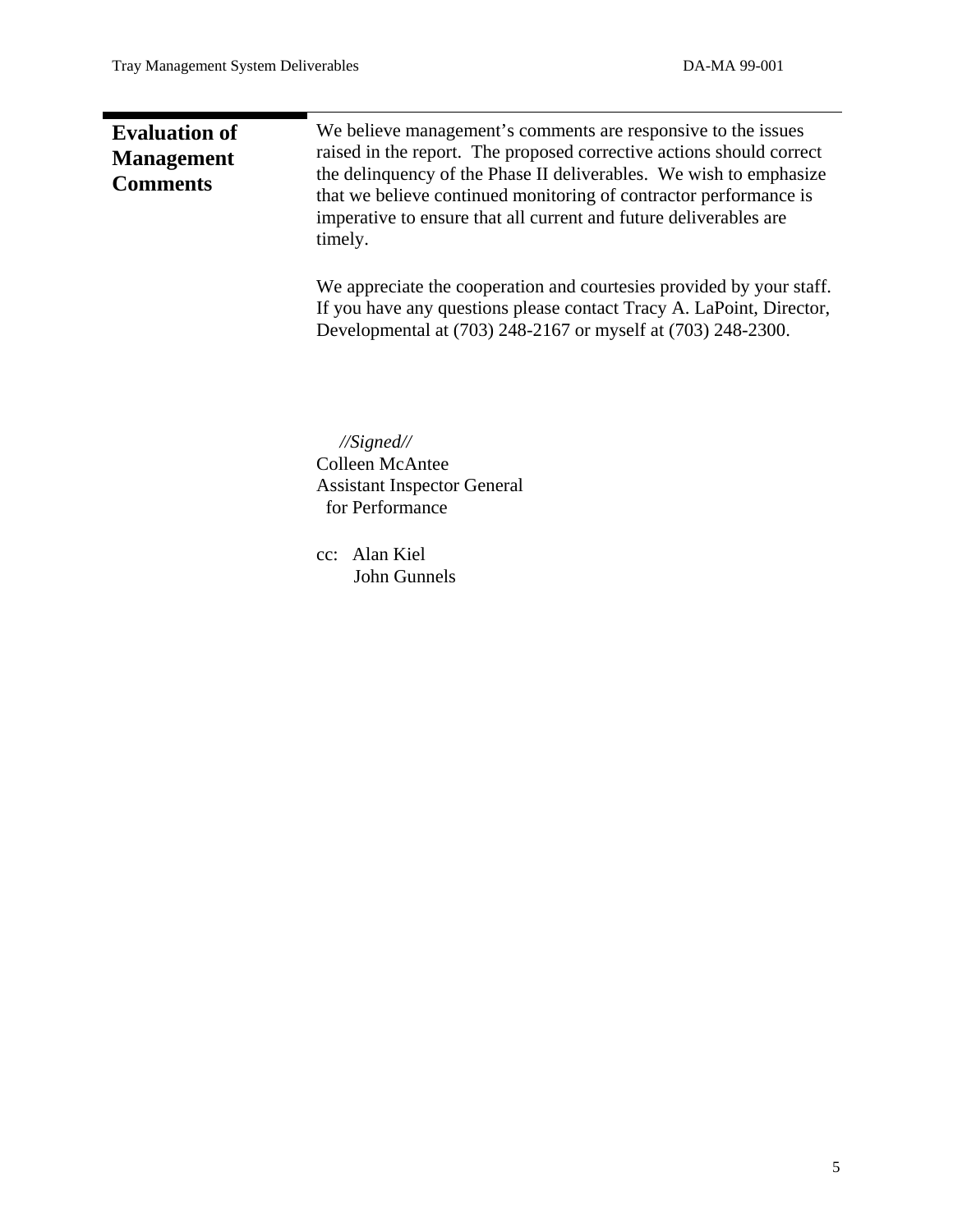## APPENDIX A

**UNITED STATES** POSTAL SERVICE

March 3, 1999

Colleen McAntee Assistant Inspector General for Performance Office of Inspector General 1735 N. Lynn St Arlington, VA 22209-2020

SUBJECT: Tray Management System Deliverables

In response to your letter of February 16, I would like to thank you for your suggestions, and also provide you with the information you requested regarding Siemens' TMS deliverables. Your<br>provide you with the information you requested regarding Siemens' TMS deliverables. Your provide you with the information you requested regarding Science. and has been attending the<br>Office has been working closely with the TMS Program Office, and has been attending the Office has been working closely with the TMS Program Since, and has been were the additional<br>monthly technical review meetings (TRMs) for all three vendors. We do appreciate the additional monthly technical review meetings (TRWS) for all three venturity. We all the suppliers, and we'll<br>perspective and attention directed at improving the performance of our TMS suppliers, and we'll continue to work towards gaining full compliance from our vendors on all requirements and deliverables.

## Spare Parts

As the numbers in your letter suggest, parts replenishment performance by Siemens has not been As the numbers in your letter suggest, parts replementing the performance by control to this deficiency,<br>up to the standards set forth in the statements of work. Siemens has admitted to this deficiency, and has pledged to come into compliance. Siemens has also provided some reasoning behind<br>and has pledged to come into compliance. Siemens has also provided some reasoning behind their difficulty in keeping up with the demands for parts in Charlotte and Seattle as referenced in<br>their difficulty in keeping up with the demands for parts in Charlotte and Seattle as referenced in their difficulty in keeping up with the definance for parts in Originally planned for and (2) parts<br>your original letter, namely (1) a greater volume of parts than originally planned for and (2) parts being ordered that were never envisioned to need replacement.

The actions taken/to be taken to address the situation are as follows:

- 1. Discussed Siemens deliverables issues with OIG representatives in Merrifield. December 30, 1998
- 1998<br>2. Added deliverables status updates (Phase II and III) to the agendas of all future monthly TRMS, beginning January 1999. January 20, 1999
- TRMS, beginning January 1999. January 20, 1999<br>Received proposal from Siemens for Central Parts Depot Replenishment. January 29, 1999  $3<sub>1</sub>$
- 4. Received proposal from Siemens to Schlich Processor Department on the Rejected Siemens proposal for parts replenishment. Decision made to bring parts Rejected Siemens proposarior parts replends that the conduct that we want Distribution replenishment activity in-house, under the responsibility of Topeka Material Distribution Center (TMDC). February 12, 1999
- Center (TMDC). February 12, 1999<br>5. Entered into contract with Siemens for continued spares replenishment beyond end of Entered into contract with Siemen's for continued spaces representative. February 28, 1999<br>warranty period in Charlotte. In effect until TMDC is fully ramped up. February 28, 1999
- Added requirement that Siemens report parts replenshment performance, filtered by site and<br>Added requirement that Siemens report parts replenshment performance, filtered by site and 6. Added requirement that Siemens report parts replemention performance, 1999. February 18,<br>by days after receipt of order (ARO), at all future TRMs beginning March, 1999. February 18, 1999

8403 LEE HIGHWAY MERRIFIELD VA 22082-8101 703-280-7001